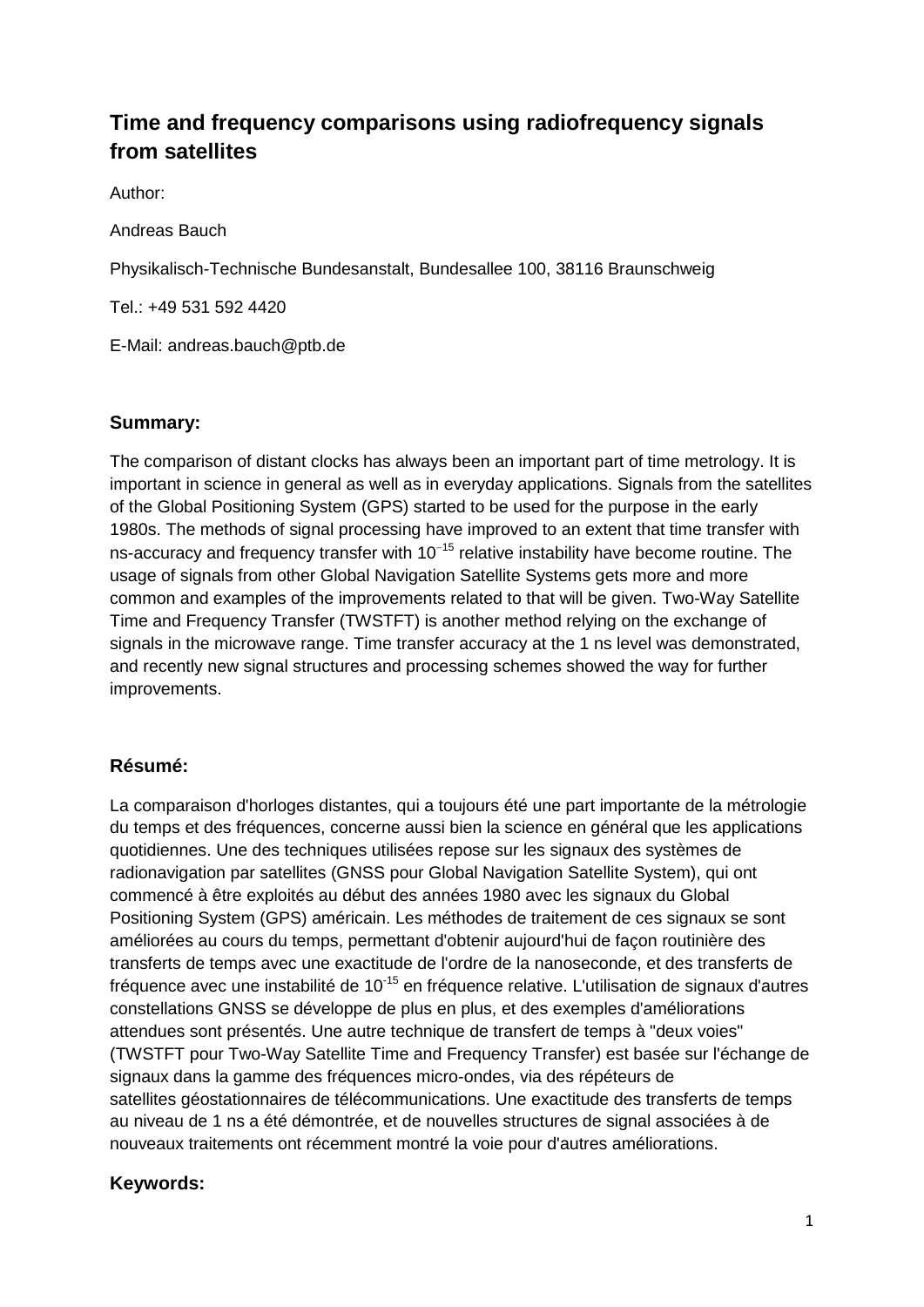Frequency standards, time and frequency metrology, GNSS, TWSTFT

## **Mots clé:**

Etalon de fréquence, Métrologie temps-fréquence, GNSS, TWSTFT

## **1) Introduction**

In our daily life we take it for granted that mobile communication, distribution of electrical power, and location-based services on smartphones are available at all times. The operation of the underlying systems requires time synchronization at various levels of accuracy. Time and frequency references of superior quality and traceable to the SI unit of time ensure interoperability of such services over country borders and continents. One gets so used to the function of these systems that one disregards the need for stable and reliable frequency sources, subject of other contributions in this **Special Issue**, and, at the same time, means of comparison at the required uncertainty. Time and frequency comparisons on local and regional scale can be achieved with electrical signals transported in cables, but the utmost accuracy could be demonstrated by using optical fibers to transport either stabilized laser radiation or modulated laser signals [1, 2]. On a global scale, however, the transmission of radio signals via satellites is the first choice [3, 4]. In this contribution I report on two satellitebased methods, the reception of signals of Global Navigation Satellite Systems (GNSS), subject of Section 2, and Two-Way Satellite Time and Frequency Transfer (TWSTFT), subject of Section 3. When signals from the satellites of the Global Positioning System (GPS) started to be used for the purpose in the early 1980s, time-keeping was revolutionized [5]. The methods of signal processing have improved to an extent that time transfer with nsaccuracy and frequency transfer with 10<sup>−</sup><sup>15</sup> relative instability have become routine. The usage of signals from other Global Navigation Satellite Systems gets more and more common and examples of the improvements related to that are given below. TWSTFT was introduced as early as 1980, but its routine use started in the early 1990s only [6]. It is another method relying on the exchange of signals in the microwave range, and the smallest uncertainty for time transfer could be verified [7]. The literature on the achievements over the years is abundant, and the reader is referred to the compilations of the Precise Time and Time Interval (PTTI) meetings that allow following the historical development quite nicely. Section 4 briefly deals with time transfer equipment calibration which is prerequisite for accurate time transfer. The paper is concluded with an outlook on current developments.

## **2) Current Status of GNSS-Based Time Transfer**

#### **2.1) General Introduction**

Signals from the satellites of the Global Positioning System (GPS) – the first Global Navigation Satellite System (GNSS) [8, 9] - started to be used since the late 1980s for time comparisons. The primary purpose of GPS (as all GNSS) is to serve as a positioning and navigation system, but the entire system relies on precise timing, in more detail, the satellite ranges used to calculate position are derived from propagation time measurements of the signals transmitted from each satellite. The result of such a measurement, when multiplied by the speed of light, represents not the true geometric range but rather the so-called pseudorange. Deviations come from the lack of time synchronization between the satellite clock and the receiver clock, by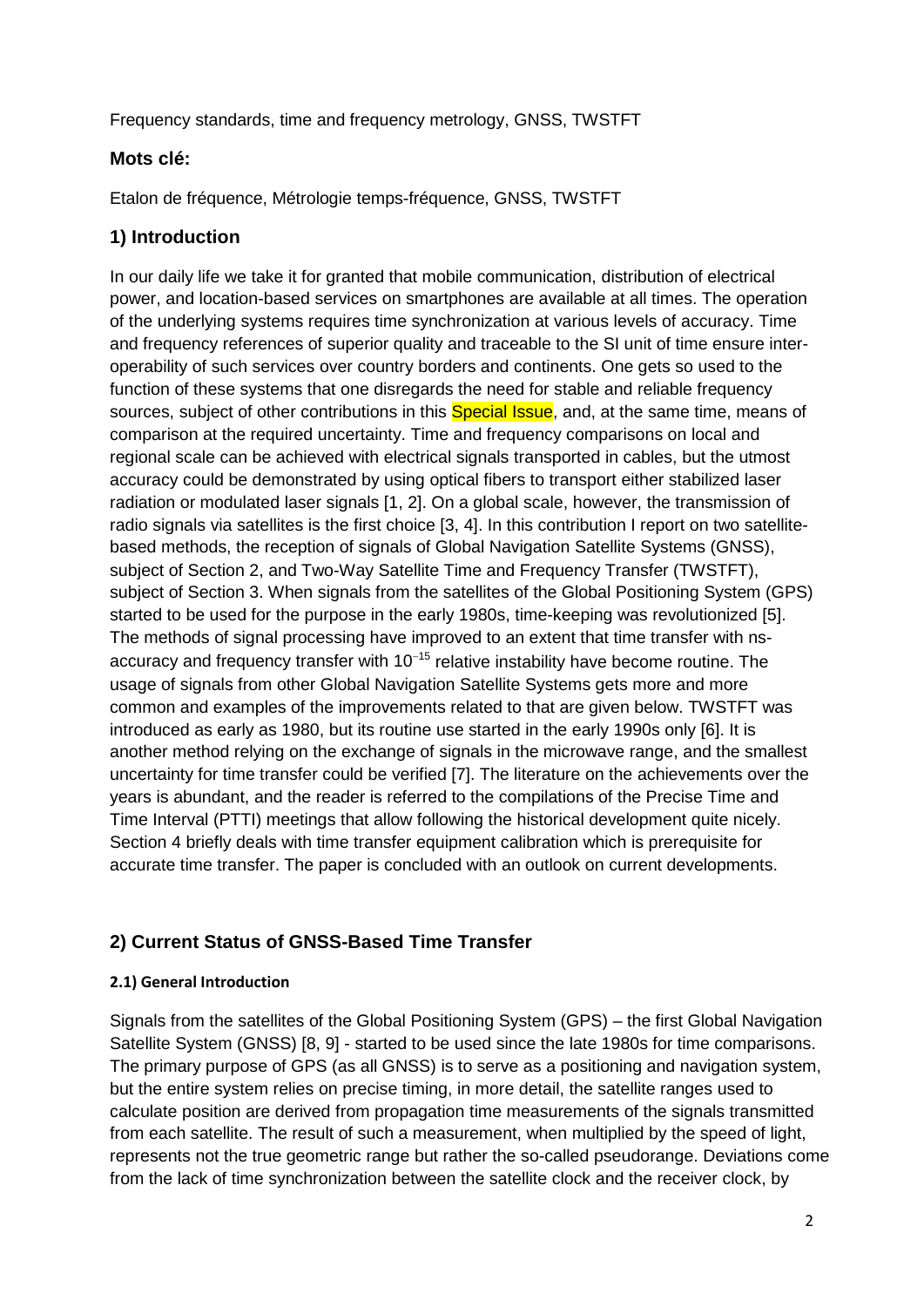delays introduced by the ionosphere and troposphere, and by multipath and receiver noise. The signals broadcast by GNSS satellites are derived from onboard atomic clocks (caesium beam clocks, rubidium gas cell clocks, passive hydrogen masers) and contain timing and positioning information. In details, the signals transmitted and the on-board configuration of the satellites differ between the GNSS existing today [4]. Here we restrict ourselves to a brief explanation of the measurement principle using GPS signals. The nominal output frequency of the GPS onboard clocks is  $f_0 = 10.23$  MHz. From this fundamental frequency the two microwave frequencies  $f_1 = 1575.42$  MHz (L1) and  $f_2 = 1227.60$  MHz (L2) are derived. More recently, signals on two more frequencies are transmitted but have not been used widely in the context of time transfer yet. The two carriers are phase modulated with pseudorandom noise codes (PRNcodes). These are binary codes with a chip rate of 1.032 MHz on L1, named coarse/acquisition (C/A) code, and a binary code with 10.23 MHz chip rate on both frequencies, called precision (P) code. These codes are unique for each satellite. All satellites transmit their signals on the same frequencies. A receiver generates a local copy of the PRN-code derived from its internal oscillator. This local copy is electronically shifted in time and multiplied with the incoming antenna signal. If the received satellite PRN-coded signal, which is extremely weak and hidden in the noise, and the replica signal coincide, the receiver's tracking loops can lock to the satellite signal. When this has happened data at a rate of 50 bit per second can be transferred to the receiver, reporting the almanac, orbit parameters and parameters that refer the individual satellite clock to the underlying GPS time (the system time which is calculated from an ensemble of clocks in the satellites and on Earth).

Specific GPS timing receivers have been developed, which come in two distinct configurations. Receiver type one uses the received signal to discipline an inbuilt oscillator to GPS time and delivers a one pulse per second electrical signal (1 PPS) or even a set of output signals (standard frequency signals, signals for telecommunication applications). This application, although widespread, is not covered further here.

#### **2.2) Code-based time and frequency transfer**

Receiver type two determines the pseudorange of each satellite in view with respect to the local reference signal connected to the receiver and uses the correction data transmitted in the signal in space to provide output data in the form of local reference (local time scale) minus GPS time. Another option is the use of the IGS time, a time scale calculated by the International GNSS Service (IGS) [10], which is used as the reference for various IGS products [11]. To facilitate the data exchange for time transfer and dissemination, directives on a common format and standard formulae and parameters have been provided jointly by the International Bureau of Weights and Measures (Bureau international des poids et mesures, BIPM) and the Consultative Committee for Time and Frequency (CCTF) [12].

The popular common-view (CV) method has been in use for the comparison of distant clocks in the last decades [13] and is built upon simultaneous reception of the transmitted signal from the same satellite at two Earth laboratories. It minimizes the impact of common errors in the GPS signals caused by errors in the satellite position, instabilities of the satellite clocks and the effects of the intentional degradation (known as "selective availability") that was applied to the GPS signal until May 2000. Receivers of the first generation used for time comparison were single-channel, single-frequency (L1) C/A code receivers and data of this kind are still in use and reported as L1C-data. The propagation of the signal and thus the measurement results are affected by atmospheric effects. The ionosphere provokes delays that can be modelled on a global scale only to a limited extent, and substantial errors occur, particularly during periods of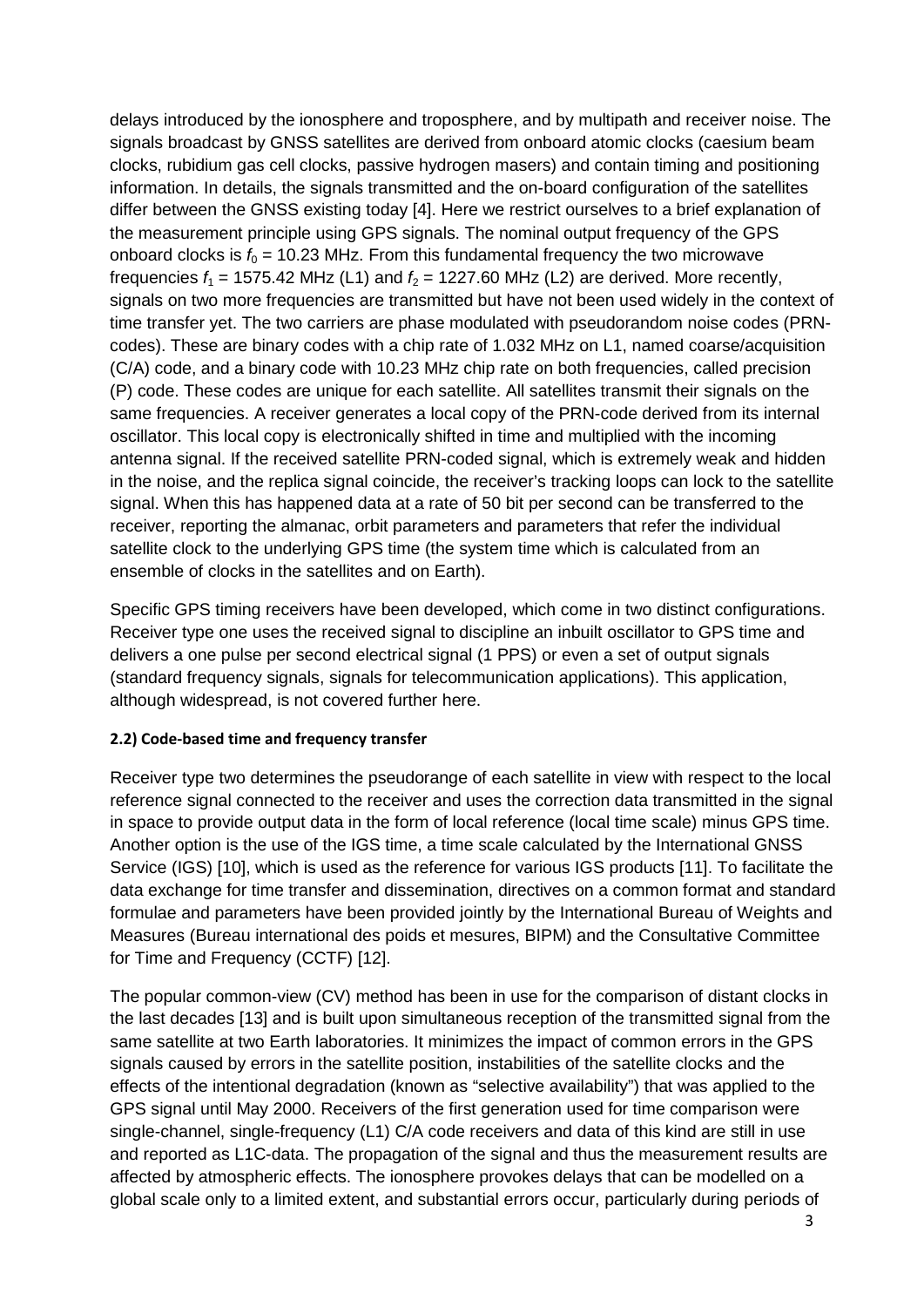high solar activity. Fortunately, the ionosphere is a dispersive medium, group velocity and phase velocity being affected with opposite sign. This property is used in advanced receivers that are capable to receive and process signals on both frequencies  $f_1$  and  $f_2$  to determine the ionospheric delay in situ. Data generated in this way are labelled as L3P-data [14]. Multichannel, dual-frequency receivers have thus started to replace older equipment in most laboratories, leading to an increased accuracy of time transfer. Figure 1 illustrates the advantage of dual-frequency reception in a comparison between PTB Braunschweig and Nairobi over a baseline of 6440 km. Data collection happened during 2013 in support of the operations establishment of the time laboratory at Kenia Bureau of Standards (KEBS).

The common-view method has almost been replaced by a new one, named "GPS all-in-view" (AV) [15], which is in practice simpler to implement. After exchange of the (standardized) data files among the laboratories, the individual observation data are corrected for the above mentioned effects based on IGS products before averages over convenient intervals are formed. Subtraction of corresponding data allows the comparison of the local time scales or frequency standards. Comparisons within Europe practically give the same results in CV and AV, even without the use of external products. AV is, however, particularly useful in intercontinental comparisons and thus widely used today by BIPM in its undertaking to realize Coordinated Universal Time, UTC.

#### **2.3) Carrier-phase based time and frequency transfer**

During recent years it has become more and more common to build on techniques initially developed for positioning also in time and frequency transfer. Here to mention is Precise Point Positioning (PPP) which is a technique providing a priori position with a high accuracy on a global scale of a single isolated GNSS receiver. A software package in frequent use has been developed by National Resources Canada and the software has been generously made available to several timing laboratories for local installations and an online service is also available [16]. PPP builds on the precise satellite orbits and clock products generated by the IGS [11]. The use of PPP appeared particularly attractive for the generation of UTC by the BIPM as it is adapted to a global, but sparse, network of stations. The BIPM processes the time transfer links between all participating institutes based on the RINEX files provided during the full month covered by the BIPM Circular T [17] in one batch. The results are published on its ftp site [18]. To give an example, taken from [18], the link between PTB and United States Naval Observatory (USNO), Washington DC, was chosen. The results obtained during June and July 2014 via a code based dual frequency evaluation and a PPP solution are contrasted in Figure 2. Individual data points represent 16 min averages.

Signals from the Russian GLONASS have been routinely used by BIPM for time transfer along some links between PTB and institutes that operate GLONASS receivers (in Russia, Kazachstan, Turkey), and studies are underway to make full benefit of that second operational GNSS [19]. The (future) use of Galileo satellite signals has been discussed as well, and the available signals may give access to improved performance [20]. Based on the indications contained in [21], the internal delays for Galileo signals in two GNSS receivers operated in the Czech metrology institute UFE and in PTB, respectively, were determined by R. Piriz [22], such that Galileo dual frequency common-view time transfer could be made between the two institutes using the temporarily available Galileo satellites, in addition to GPS comparisons. Results of a few days in April 2014 are depicted in Figure 3. The CV time transfer results (5-minute averages) are plotted in dependence of the elevation of the respective satellite over UFE (Prague). We note that the dispersion of the Galileo results for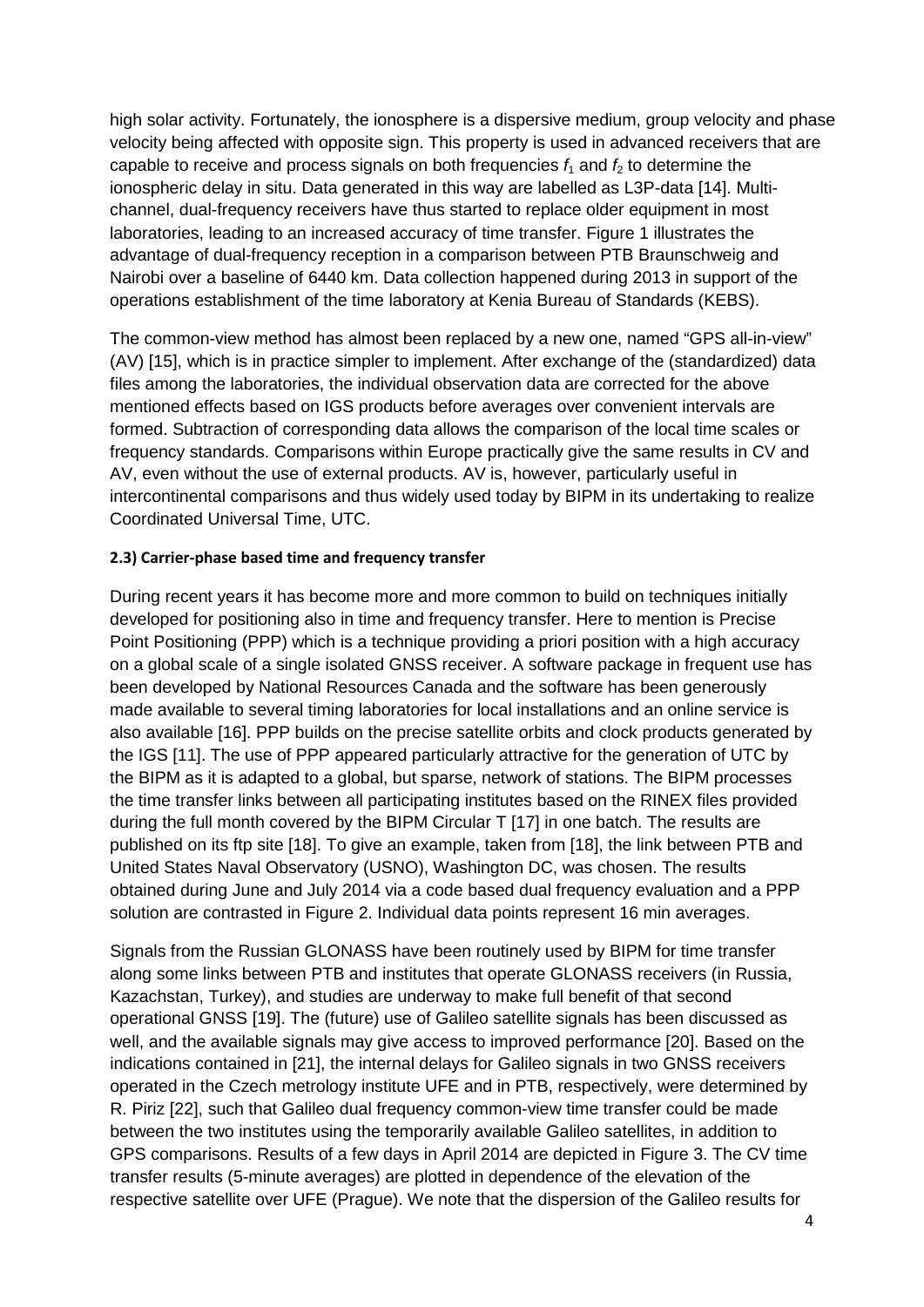a given elevation is smaller than that of GPS results, which is caused by the fact that the noise introduced by forming the linear combination of observations on individual frequencies is smaller in case of Galileo because of the wider separation in frequency of the two processed signals. Further studies are of course needed to assess the possibilities of Galileo time transfer once a more complete fleet of Galileo satellites will be operational.

## **3) Two-way satellite time and frequency transfer (TWSTFT)**

#### **3.1) General Introduction**

TWSTFT activities started in the 1980s [6] and have led over the years to a widely used technique of time and frequency transfer between laboratories that contribute with their atomic clocks to the realization of UTC and for the synchronization of timing facilities in general. TWSTFT is thus used in two areas, for accurate time transfer by comparing local time scales and for accurate frequency comparisons between atomic fountain frequency standards and hydrogen masers [23]. A detailed description of operational use, data processing and reporting is provided in [24].

#### **3.2) Description of the method**

TWSTFT is based on the exchange of radiofrequency signals through geostationary telecommunication satellites. Currently TWSTFT is made using fixed satellite services in C-Band (China, India), and X-band (US), but metrology institutes in Asia, Europe and the US use signals in the Ku-band. Pseudorandom Noise (PN) coded signal with Binary Phase-Shift Keying (BPSK) modulated carriers are transmitted. The phase modulation is synchronized with the local clock's 1 PPS output. Each station uses its characteristic PN sequence in the transmitted signal. The receiving equipment generates the PN sequences of the remote stations and reconstitutes a 1 PPS from the correlation signal between the received and the locally generated PN signal. This 1 PPS signal is compared to the local clock via a timeinterval counter (TIC).

To be more specific, the measurement result obtained at site 1 comprises the difference between the two time scales realized at the two linked sites and the propagation delay between site 2 and 1. This delay consists of the remote site transmitter delay, the overall signal path delay from site 2 to the satellite through the transponder and down to site 1 on Earth, the local receiver delay, and the delay due to the Sagnac effect [25], which is computed from the positions of the ground stations and the geostationary satellite. At site 2, the equivalent measurement is carried out simultaneously, and the time scale difference is calculated from the difference of the two measurement results. Following a pre-arranged schedule both stations of a pair lock on the code of the corresponding remote station for a specified period, measure the signal's time of arrival, and store the results. After exchanging the data records the difference between the two clocks can be computed.

Compared to the GNSS based time transfer, it is the major advantage of TWSTFT that the propagation delays for the signal in both propagation directions are equal to first order, so they go away when the difference is formed [6]. Looking in closer detail there are several effects causing non-reciprocities which are discussed in detail in the literature [24, 26]. Most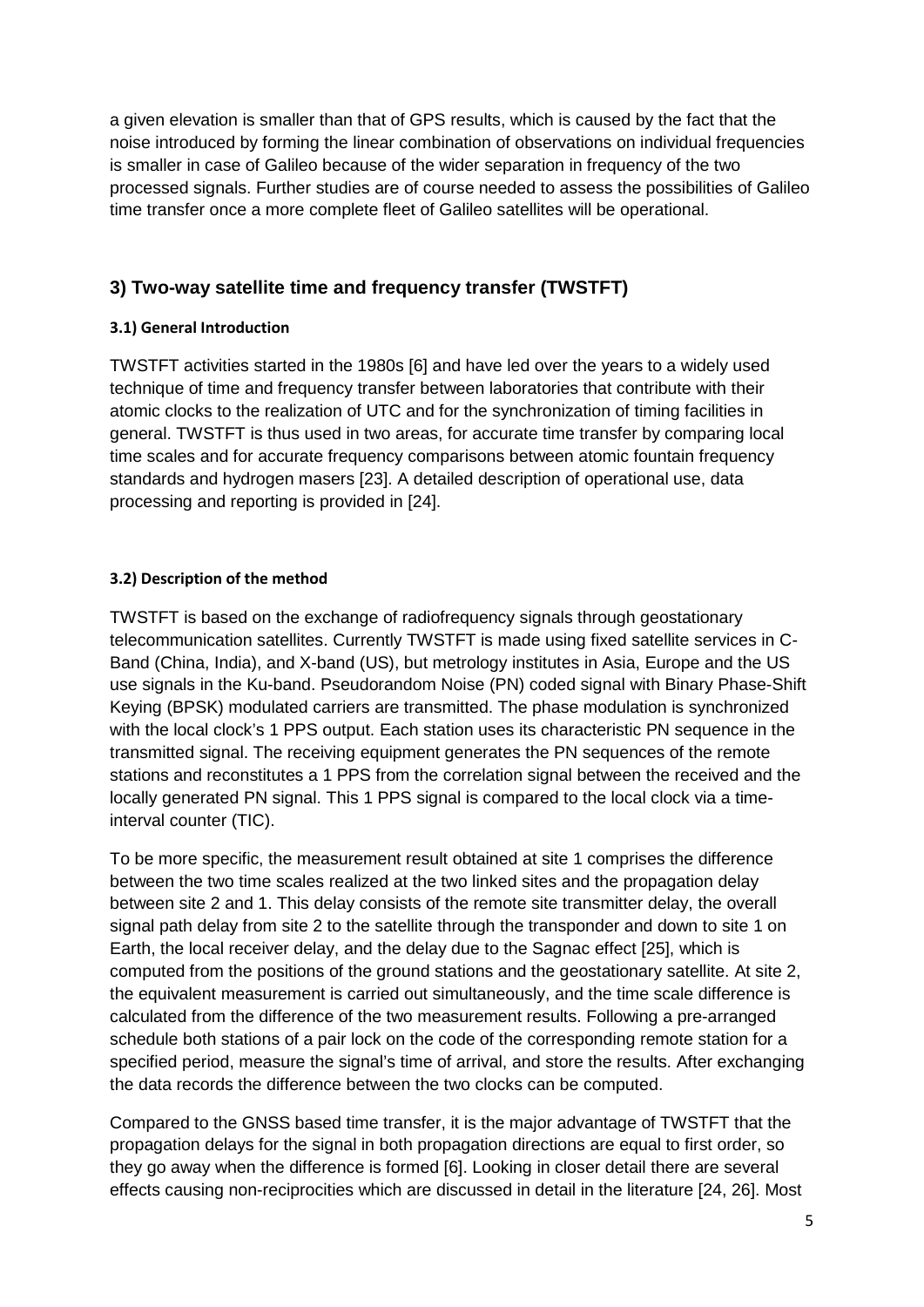of the propagation related effects can account for non-reciprocities typically not exceeding 0.1 ns, depending on the geometry of stations and transmission frequencies. The delay through the satellite transponder cancels only if both ground stations transmit via a single transponder on the satellite, which requires that both stations are within the same antenna footprint of the satellite. This "ideal" transponder configuration is available for the European laboratories but not in long-baselines like that between Europe and the US. Here two transponders are used for the two directions through the satellite, and the propagation delays through the satellite equipment cannot be assumed to be equal. It could be shown that the delay in the two transponders may vary with time of day due to temperature effects on the satellite resulting in diurnal variations in the measurement results. But some diurnal variations observed (see Fig. 5 later) cannot be explained thereby.

A large unknown is the signal-delay difference between the transmitter and the receiver part of the ground terminal. These delays are hard to determine individually, but this problem may be solved in the near future due to work done in several institutes (see e. g. [27]). For the time being, the delays need to be calibrated by referring to another time transfer method or using a mobile TWSTFT station [7].

#### **3.3) Current performance**

Examples given in this Section are from the network of two laboratories in the US and twelve in Europe that use the Telstar T11-N satellite in early 2014. In order to limit the transponder lease cost, only 1.6 MHz of bandwidth have been leased since 2011, and the exchanged signals carry a phase modulation of only 1 MChip/s. Figures 4 to 6 illustrate the current operational practice and performance. Results of reception at PTB of the signal transmitted from the Laboratoire National de Métrologie et d'Essais – Systèmes de Référence Temps-Espace (SYRTE, France), located at Observatoire de Paris, and realizing the local timescale UTC(OP), during one standard 2-minutes measurement interval are shown in Figure 4. The midpoint of a quadratic fit to such kind of data is typically combined with those recorded at SYRTE (in this example), to give the time difference UTC(PTB)-UTC(OP). It is illustrative to look at Figure 5 which shows the results of ranging to the satellite from PTB (reception of the own transmitted signal) during two days. The variation of the position of the satellite with time is obvious – note the µs-scale for ∆*T*. Such variations would – in the selected example - lead to significant systematic variations in the apparent time differences UTC(PTB)-UTC(OP) if the timing of the signal transmission from both stations would deviate by more than about 5 ms. This is usually carefully avoided by all stations involved. The results of ten days of comparisons between PTB on the one side and the Istituto Nazionale di Ricerca Metrologica (INRIM), Italy, which realizes UTC(IT), National Institute of Standards and Technology, USA (NIST), SYRTE, and United States Naval Observatory (USNO) on the other side show a quite smooth performance as demonstrated in Figure 6. All these institutes "k" generate their time scale realizations UTC(k) from steered active hydrogen masers. Diurnal variations can be seen in some links whereas other links are essentially free of such disturbance or at least such diurnals are buried in the measurement noise.

#### **3.4) Recent developments**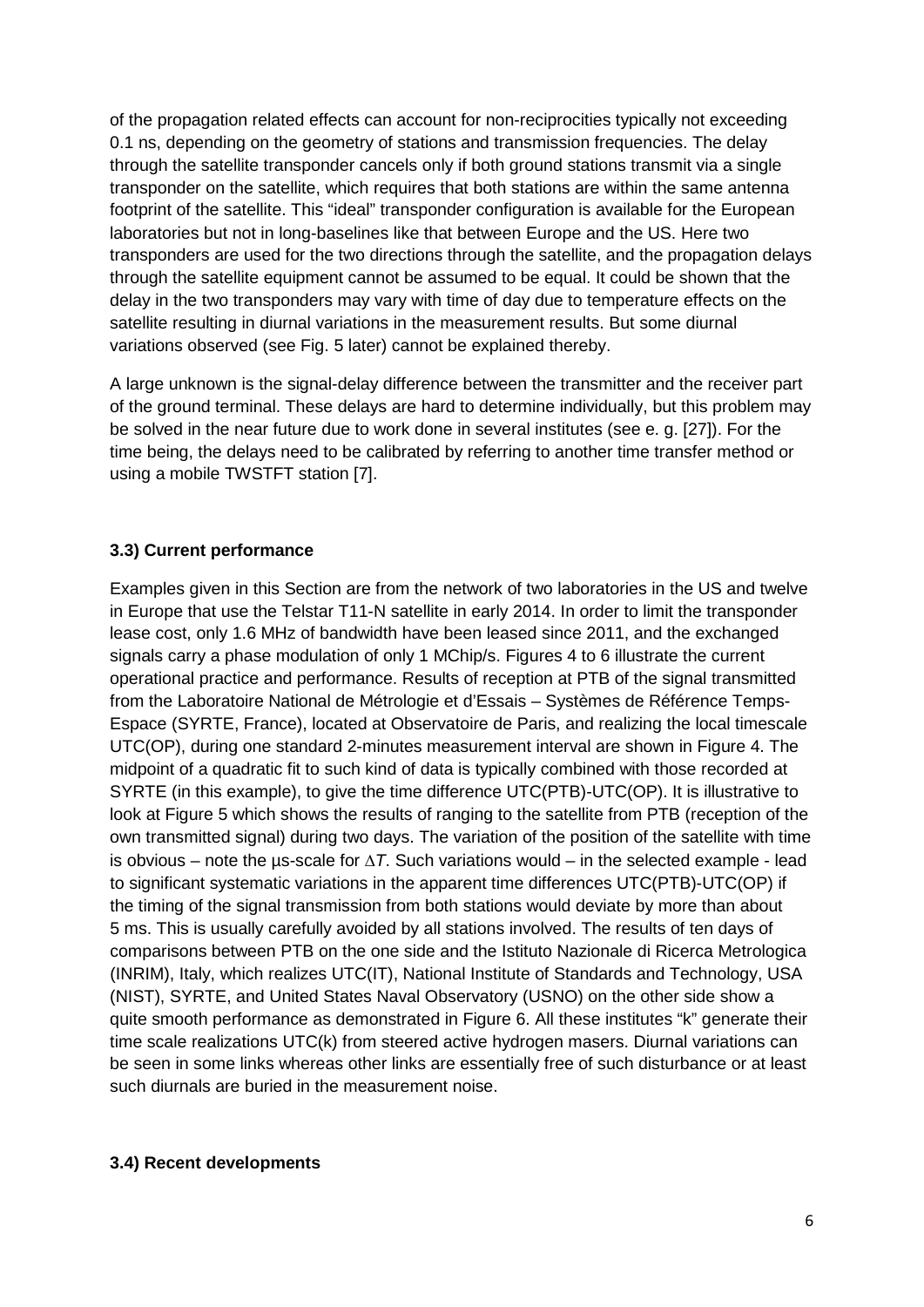To improve the short and medium frequency stability of TWSTFT, several efforts were proposed and some were tested. It was demonstrated that increasing the chip rate is a valid way to decrease the measurement noise using code-based TWSTFT [28]. Figure 7 demonstrates the decrease of the scatter of 1 s data around the linear regression line (denoted as σ(∆*T*@1s)) during 2 minutes of "ranging" data, when PTB receives its own transmitted signal, with increasing chip rate of the PN modulation. Similar behaviour could also be verified in time transfer data. The higher the chip rate, however, the more expensive gets the cost of operation, because the lease fee for a transponder is proportional to the occupied bandwidth.

In the spirit of the foregoing, at the time of writing this article a campaign of operating TWSTFT links with 20 MChip/s chiprate is being prepared as part of the activities in the frame of the European Metrology Research Programme. It involves the institutes INRIM, NPL (National Physical Laboratory, Teddington, UK), OP and PTB. The aim of this current activity that includes thorough characterization of the involved equipment is demonstrating the suitability of broadband TWSTFT for comparing optical frequency standards. Optical frequency transfer using fiber networks is clearly the first choice for this task [1], but will remain a point-to-point method over continental distances for quite some time (not to mention the economic and logistic challenges), and seems out of reach for intercontinental distances for a while.

Another avenue was followed by colleagues in the Japanese National Institute of Information and Communications Technology, NICT, with partial support by Taiwanese institutes when they studied the use of either dual PRN codes modulated to carrier signals in Ku band [29], or the measurement of the phase of the Ku band carrier signal for frequency transfer [30], resuming an (old) idea published in 1999 [31]. Both cases represent point-to-point TWSTFT links which require a very moderate bandwidth lease (thus low cost). Two-way carrier phase was successfully tested along the 10 000 km link between NICT and PTB, relative uncertainties for frequency transfer of  $2 \times 10^{-13}$  at averaging times of  $\tau = 1$  s,  $1 \times 10^{-15}$  at  $\tau =$ 40 000 s were achieved [32]. During the same campaign, two <sup>87</sup>Sr lattice optical frequency standards operated at NICT and PTB, respectively, were compared. Based on a total measurement time of 83 640 s relative frequency difference of  $(0.8 \pm 1.6) \times 10^{-15}$  between the two standards was obtained, where the statistical measurement uncertainty is the biggest contribution to the combined uncertainty.

#### **3.5 ACES**

"Atomic Clock Ensemble in Space" (ACES) is a scientific mission that relies on the availability of the International Space Station (ISS). It comprises a space segment and a ground segment [33]. The space segment comprises two atomic clocks, PHARAO (Projet d'Horloge Atomique par Refroidissement d'Atomes en Orbite), a primary frequency standard based on laser-cooled caesium atoms (see XXX et al. in this Special Issue [34]), and an active hydrogen maser (named SHM for Space Hydrogen Maser). The two frequency standards will be used to generate an on-board time scale that should reflect the short-term stability of SHM and the long-term stability and accuracy of PHARAO. Connection to the ground is going to be provided by the so-called Microwave Link (MWL) and the European Laser Timing (ELT) space terminals. All that will be installed on the Columbus External Payload Facility.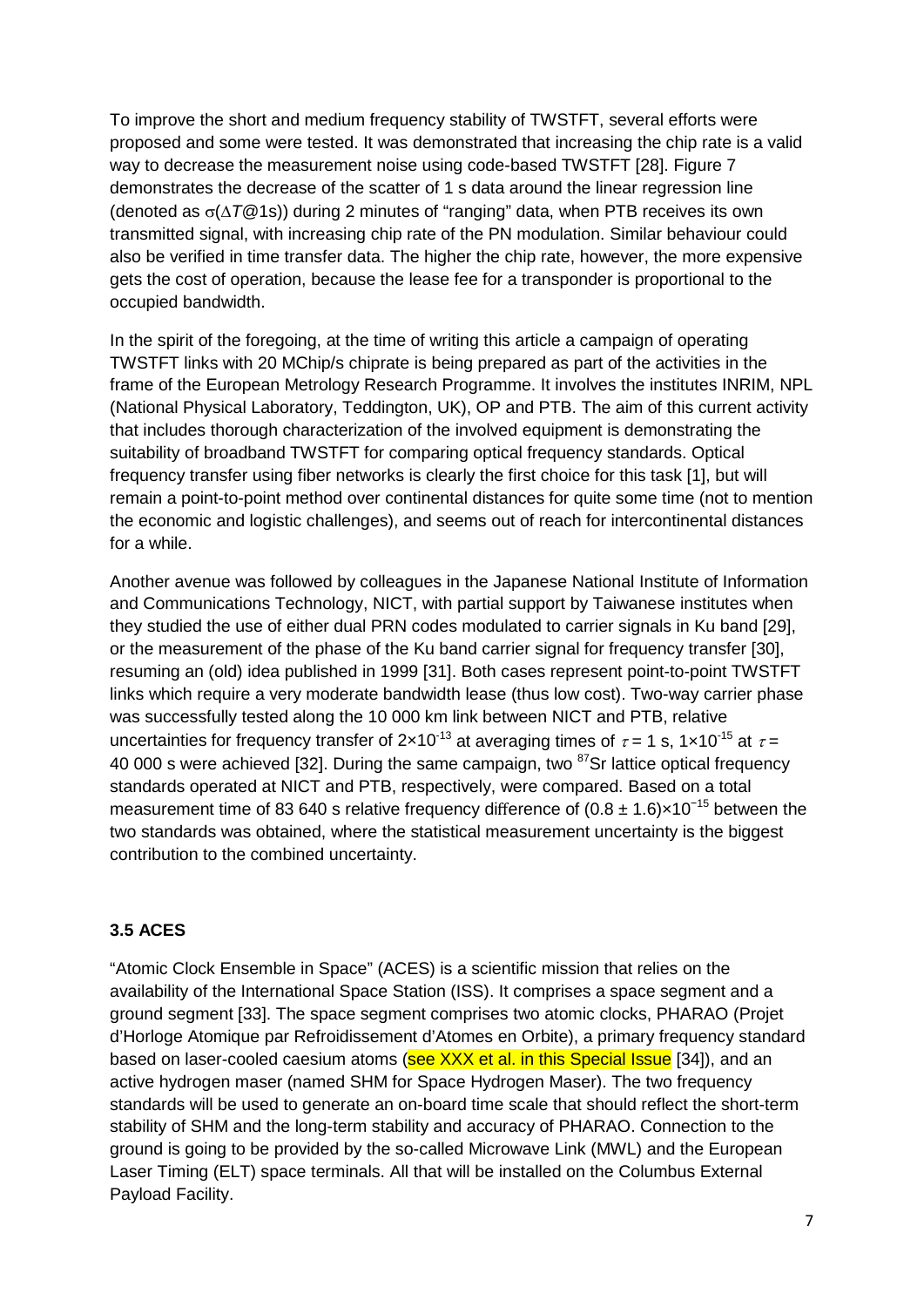The ground segment consists of a set of Microwave Link ground terminals (MWL-GT), to be installed at selected timing institutes all over the world that operate different types of highquality atomic clocks. In addition, the optical laser link between space and ground will allow performing time and frequency comparison between the on-board time reference and various ELT ground sites that will in general differ from those equipped with a MWL-GT. The ISS orbit is almost circular at an altitude of about 400 Km and an inclination of 52.6°. The orbital period is thus close to 90 minutes and each ground site will have 4 or 5 direct visibilities each day allowing direct time-frequency comparison between the space and the ground clocks.

The MWL is building on the expertise gained with standard TWSTFT equipment and represents a much advanced variant, using 100 MChip/s modulation rate. Space and ground segment have been developed by TimeTech GmbH, Stuttgart. It is expected that the frequency reference in space with a fractional instability (at 1-day averaging) and inaccuracy of 3x10<sup>-16</sup> will be operational for at least 18 months, starting late 2016. The MWL shall be used to compare the space clocks with high-performance ground clocks in a worldwide network and thereby also allow comparisons between ground clocks, using the common view or non-common view techniques, with the aim of probing fundamental laws of physics to high accuracy. The MWL was designed under very stringent requirements in order not to compromise the performance of the space clocks in these comparisons. At the time of writing this article, preparations for the installation of the first MWL-GT at PTB are underway.

#### **4) A word on calibrations**

Time transfer using GNSS signals and TWSTFT has become an important technical component in the process of the realization of International Atomic Time. It is also used for time transfer between the elements of the Ground Segment of the European Satellite Navigation System Galileo which comprises two so-called Galileo Precise Timing Facilities and European metrology institutes [35]. To employ the full potential of the techniques, especially for accurate time transfer, the internal delays of the ground terminals – GNSS receivers as well as TWSTFT equipment - need to be determined. Unfortunately, such exercises are quite time consuming and need to be repeated periodically if the accuracy of time transfer shall indeed be at the 1 ns level. Figure 8 illustrates the results of almost 6 years of assessment of time comparison UTC(OP)-UTC(PTB), the difference between GPS P3 and TWSTFT data (daily mean values). The time series of the double-difference data contains several messages. Note that the data generation involved two GNSS receivers and two TWSTFT terminals, including their local connections to the local time scales. Overall the peak-to-peak excursions are for most of the period under study within 3 ns, except some critical period at the beginning that could be traced to software issues fixed afterwards. Both kinds of time links were independently calibrated over the years with uncertainties ranging from 1 ns to 5 ns, and only this ensured the almost perfect match of the two methods. The data show, however, not only noise but also systematic effects at the level of the order of 1 ns/500 days. If that could be attributed to just one technique, the selected one would allow frequency comparisons with an inaccuracy of about 2 parts in  $10^{17}$  at averaging times of one year to be made. This is clearly below the uncertainty of caesium fountains for a while. Nevertheless, the apparent systematic variations motivate repeated calibrations of the time links.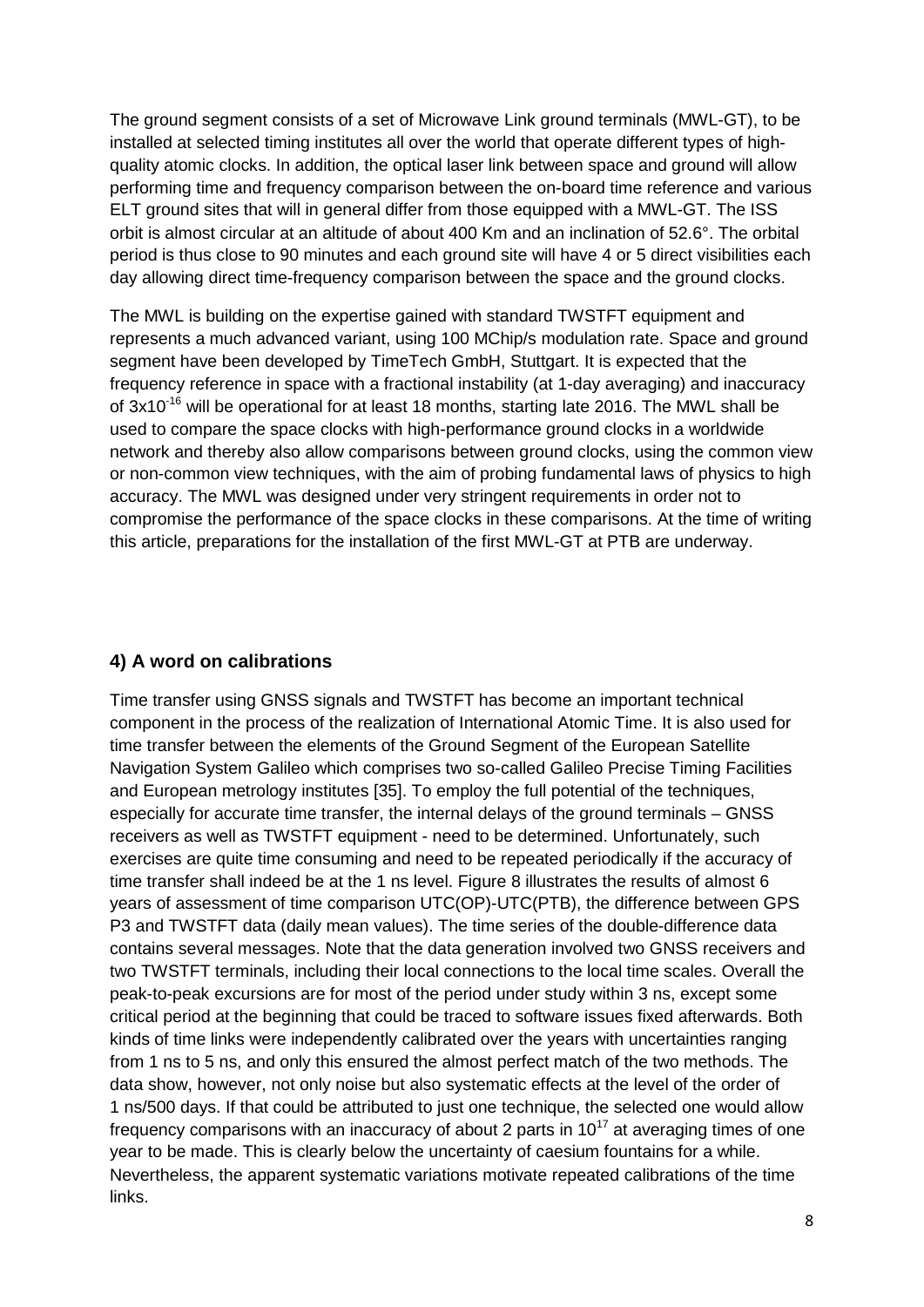The need for the calibration of GPS time transfer links was recognized quite early, and the link between OP and NIST was calibrated for the first time as early as in 1983 [36]. Nevertheless, still today discussions are ongoing about how to do such calibrations in the most efficient way, how to make use of the results, and in particular how to state the uncertainty achieved for such calibrations (see Rapports and publications referred to in [36]), a debate which shall not be renewed here.

A GNSS calibration campaign involves shipment of a receiver which is in sequence operated in common-clock configuration at various institutes. Conceptually, either the travelling receiver is itself considered as the "golden receiver" for which the delays are all known accurately, or it is considered only as a transfer standard that carries the respective information from its home institute. During 2014 the BIPM published a comprehensive guide for future GNSS calibration exercise [37], and first applications have been reported. For the time being, the uncertainty for a calibrated GPS P3 time link is conventionally set as 5 ns, with the intention to reduce this value based on coming experiences.

Calibrations involving mobile TWSTFT stations were described in details in [7] and it was shown that for most of these exercises, estimated uncertainties around 1 ns (1  $\sigma$ ) were achieved. Consecutive campaigns confirmed reproducibility at the nanosecond level in many cases, but also significant variations of calibration values were noted.

#### **5) Conclusions and Outlook**

For some applications, the time and frequency transfer technique of choice may depend on the operational distance that it can bridge. The GPS all-in-view technique is unique: it allows comparisons among laboratories wherever they are located on Earth. For the GNSS CV time transfer and for TWSTFT, the maximum distance is approximately 10 000 km because both sites must simultaneously be in the field of view of the same satellite. The synchronization of the ground stations of the deep space tracking networks maintained by NASA and ESA has practically to rely on GNSS comparisons for such reasons. The TWSTFT link with the longest baseline currently in routine operation is that between NICT and PTB. If longer distances shall be overcome two-hop configurations appear feasible, but additional measurement noise would be unavoidable. Such a link is currently in an experimental stage, connecting USNO and NICT using a relay station in Hawaii.

As pointed out in the previous section, the use of two independent techniques of similar quality for time transfer between important laboratories is recommended. This refers to the time transfer links in GNSS ground segments as well as between major laboratories collaborating with BIPM in the realization of UTC. In the future, the performance of GNSSbased time transfer is likely to improve at moderate scale with the new signals now available [38]. An example is the Galileo signal transmitted in the frequency band E5 and carrying a very broadband PRN modulation, designated as ALTBOC [39]). A second such ALTBOC signal in a different frequency band other than E5 would likely bring a major improvement for time transfer as it would entail a reduced noise level in the ionosphere-free combination. For sure, TWSTFT offers high potentials in terms of achievable measurement noise and accuracy, but with the disadvantage of a priori requiring substantially higher operational cost.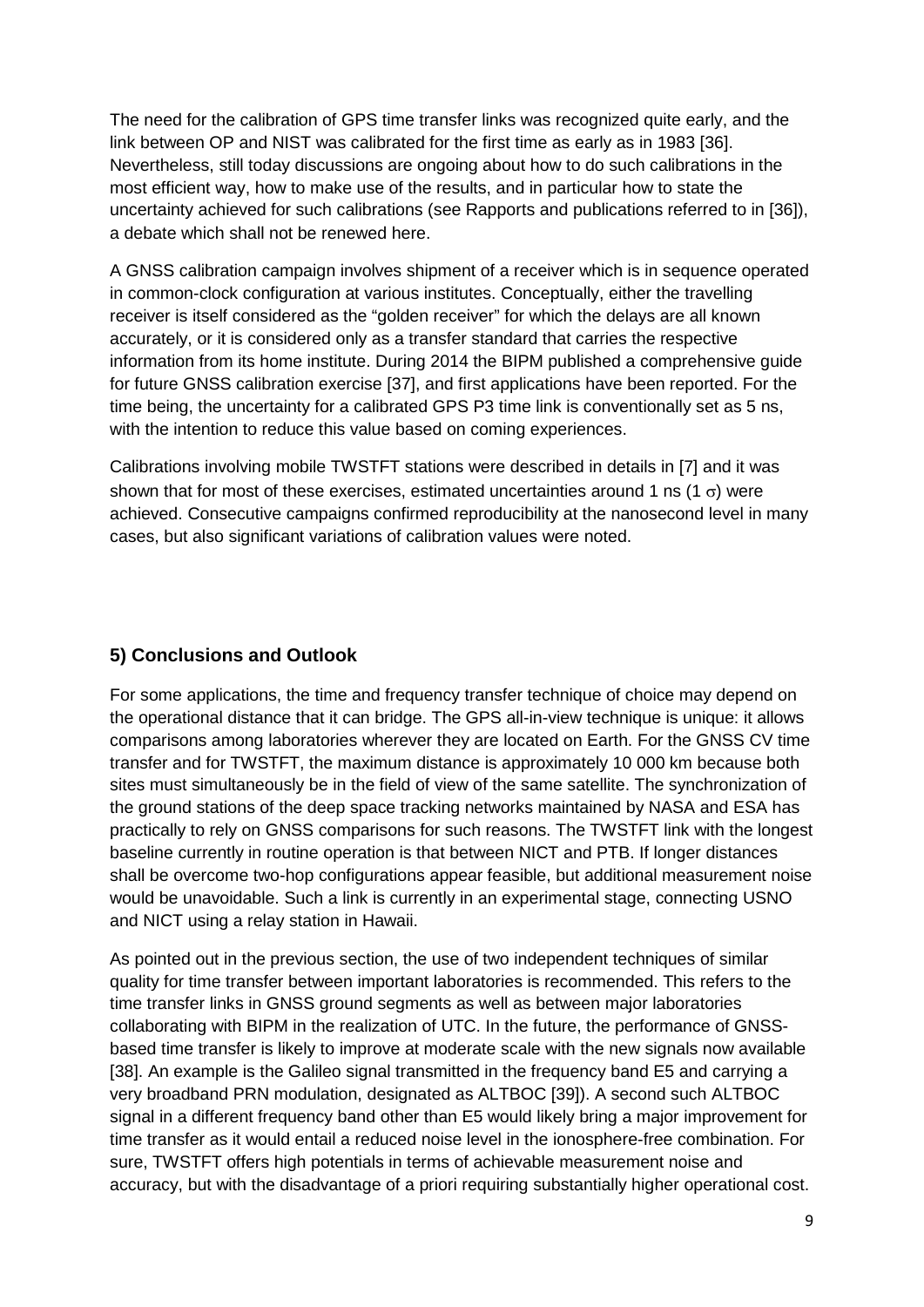The use of the advanced signal structures referred to in Section 3.4 will likely allow point-topoint high-performance frequency transfer at reasonable cost.

#### **Acknowledgmen**t

This paper is a review paper that reports mostly on achievements of colleagues from all over the world. The fruitful collaboration belonged to the pleasures of the author's business life. Special thanks go to Dirk Piester of PTB and Pierre Uhrich of SYRTE. Time and frequency transfer has been very effectively coordinated by the Working Groups on GNSS and on TWSTFT, respectively, associated to the Consultative Committee on Time and Frequency.

## **References**

[1] S. Droste, et al., Phys. Rev. Lett. 111 (2013) 110801, and O. Lopez et al., Proccedings of the 2013 Joint UFFC, EFTF and PFM Symposium, Prague, 2013, 474.

[2] Ł. Buczek et al., Proc. 2013 Joint UFFC, EFTF and PFM Symposium, Prague, 2013, 317, and M. Rost et al., Metrologia 49 (2012) 772.

[3] J. Levine, Metrologia 45 (2008) S162.

[4] ITU Handbook "Satellite Time and Frequency Transfer and Dissemination" (2010), International Telecommunication Union, Geneva.

[5] D. W. Allan et al., IEEE Trans. IM-34 (1985) 118.

[6] D. Kirchner, Proc. of the IEEE 79 (1991) 983.

[7] D. Piester et al., Metrologia 45 (2008) 185.

[8] E. D. Kaplan, C. J. Hegarty, (Eds.), Understanding GPS, Principles and Applications, 2<sup>nd</sup> edition, Artech, Boston, London, 2006.

[9] G. Xu, GPS Theory, Algorithms and Applications, Springer Berlin, Heidelberg, 2003.

[10] J. M. Dow, R. E. Neilan, G. Gendt, Adv. Space Res. 36 (2005) 320.

[11] J. Ray and K. Senior, Metrologia 40 (2003) S270.

[12] D. W. Allan and C. Thomas, Metrologia 31 (1994) 69.

[13] D. W. Allan and M. A. Weiss, Proc. 34<sup>th</sup> Ann. Symp. on Frequency Control, Ft. Monmouth, NJ, USA (1980) 334.

[14] P. Defraigne and G. Petit, Metrologia 40 (2003) 184.

[15] G. Petit and Z. Jiang, Metrologia 45 (2008) 33.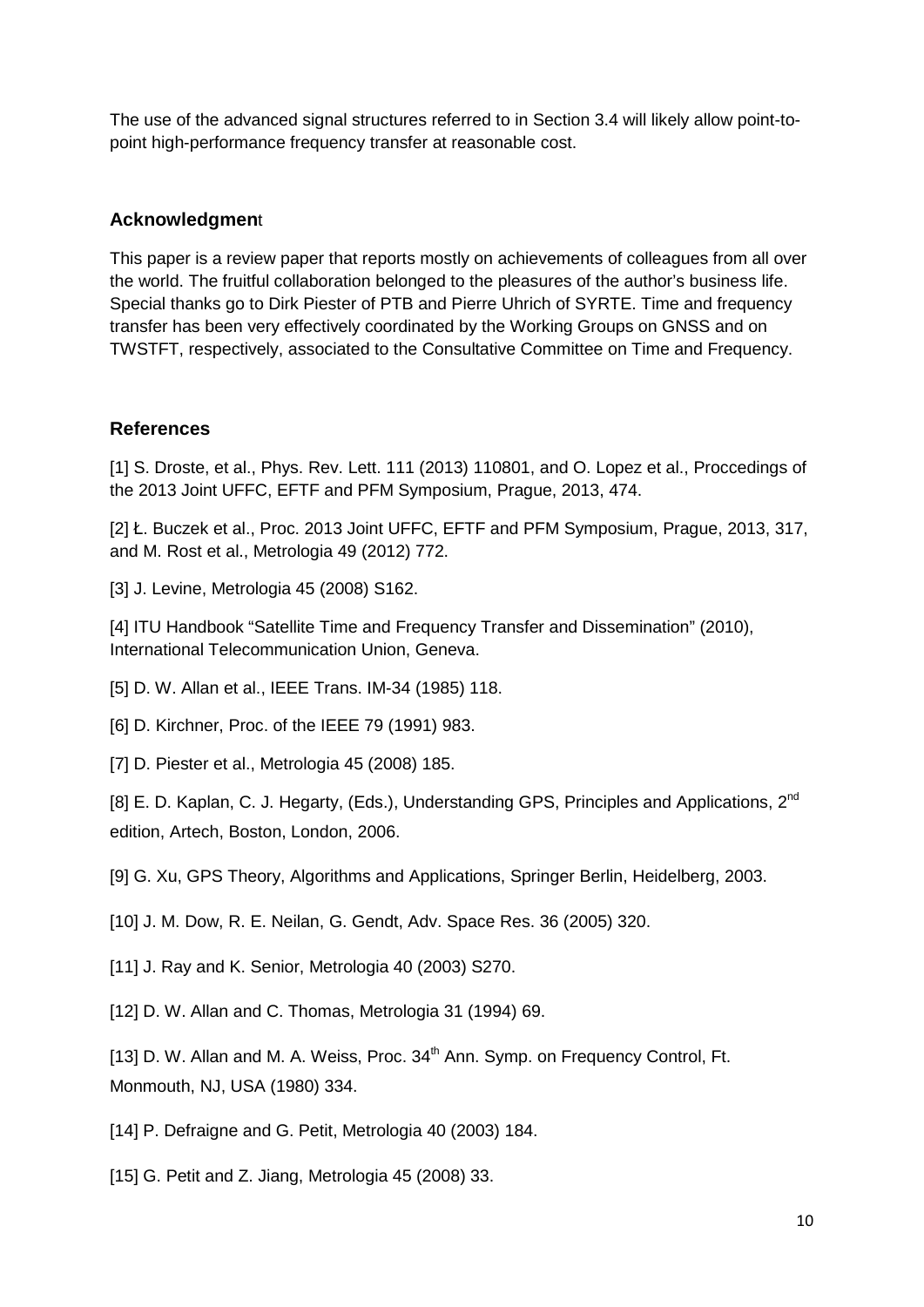[16] J. Kouba, P. Héroux, GPS Solutions 4 (2001) 31.

[17] URL 62.161.69.5, directory pub/ti/publication/circt

[18] See ftp server at tai.bipm.org\TimeLink\LkC in monthly files, ReadMe file included.

[19] A. Harmegnies, P. Defraigne, and G. Petit, Metrologia 50 (2013) 277

[20] P. Defraigne, M. C. Martinez-Belda, Q. Baire, Proc. 3rd International Colloquium ‐ Scientific and Fundamental Aspects of the Galileo Programme, Copenhagen, Denmark (2011) on CD-Rom.

[21] P. Defraigne, W. Aerts, G. Cerretto, G. Signorile, F. Cantoni, I. Sesia, P. Tavella, A. Cernigliaro, A. Samperi, and J. M. Sleewaegen, Proc. 45<sup>th</sup> Annual Precise Time and Time Interval (PTTI) Meeting, Bellevue, WA,USA (2013), 256.

[22] R. Piriz, GMV, Tres Cantos, Spain, private communication 2014.

[23] A. Bauch, J. Achkar, S. Bize, D. Calonico, R. Dach, R. Hlaváč, L. Lorini, T. Parker, G. Petit, D. Piester, K. Szymaniec, P. Uhrich, Metrologia 43 (2006) 109.

[24] A. Bauch, D. Piester, M. Fujieda, and W. Lewandowski, Directive for operational use and data handling in two-way satellite time and frequency transfer (TWSTFT), BIPM Rapport 2011/01, BIPM, 2011.

[25] E. J. Post, Rev. Mod. Phys. 39 (1967) 475.

[26] D. Piester et al., Proc. 39th Annual Precise Time and Interval (PTTI) Meeting, Long Beach, CA, USA (2007) 211.

[27] J. Achkar, Revue Française de Métrologie 24 (2010) 9.

[28] D. Piester et al., IEEE Trans. Ultrason. Ferroelectr. Freq. Control, vol. 55 (2008) 1906.

[29] W. Tseng et al., IEEE Trans. Ultrason. Ferroelectr. Freq. Control, vol. 59 (2012) 531.

[30] M. Fujieda et al., Metrologia 51 (2014) 253.

[31] W. Schäfer, A. Pawlitzki, and T. Kuhn, Proc. 31<sup>st</sup> Annual Precise Time and Time Interval (PTTI) Meeting, Dana Point, CA, USA (1999), 505.

[32] H. Hachisu et al., Optics Letters 39 (2014) 4072.

[33] Ch. Salomon et al., C. R. Acad. Sci. Paris, t. 2, Série IV, (2001) 1313, and L. Cacciapuoti and Ch. Salomon, Journal of Physics: Conference Series 327 (2011) 012049.

[34] XXX paper on PHARAO in this special issue

[35] I. Sesia et al., Proc. of 45th Annual Precise Time and Interval (PTTI) Meeting, Bellevue, WA, USA (2013) 239.

[36] [http://www.bipm.org/en/bipm-services/calibrations/#time,](http://www.bipm.org/en/bipm-services/calibrations/#time) see also http://www.bipm.org/metrology/time-frequency/publications.html

[37] BIPM guidelines for GNSS equipment calibration V2.0 25/04/2014.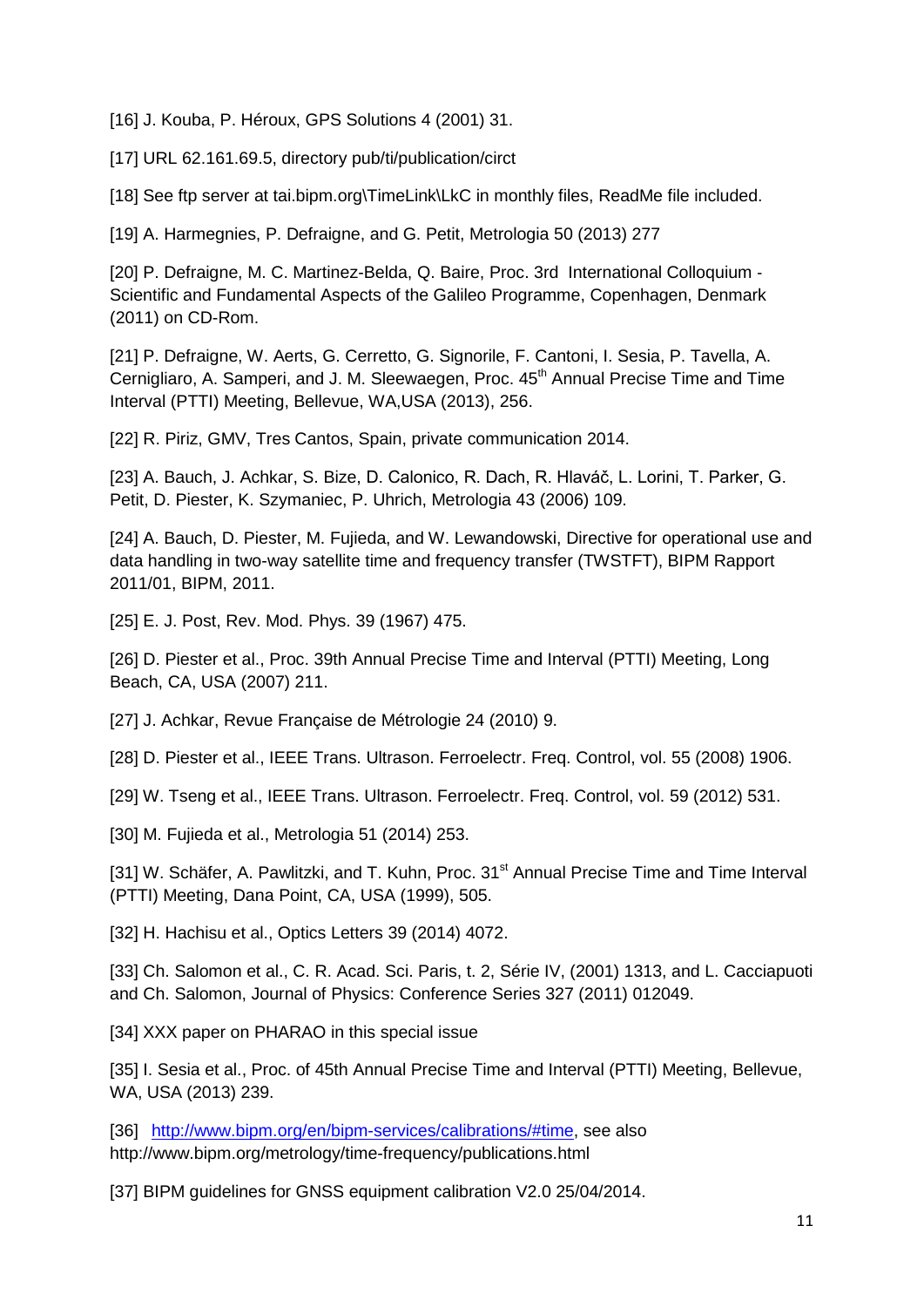[38] M. C. Martinez-Belda, P. Defraigne, and C. Bruyninx, Trans. Ultrason. Ferroelectr. Freq. Control, vol. 60 (2013) 121.

[39] G. W. Hein et al., Proc. European Navigation Conference GNSS 2004, Rotterdam, NL, (2004) on CD-ROM.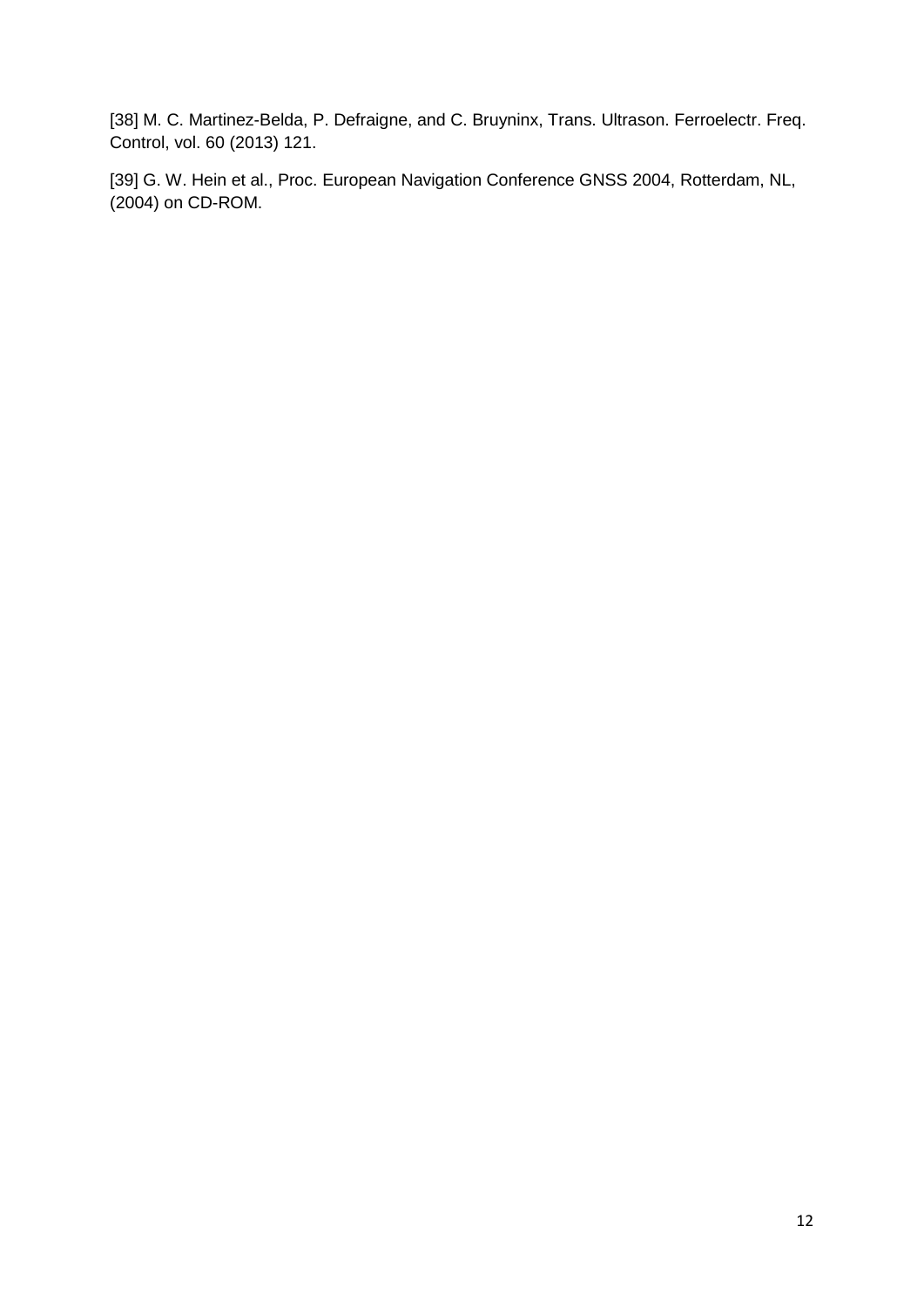## **Figure Caption**



Figure 1 GPS CV time comparisons between Kenia Bureau of Standards and PTB; open symbols: L1C single frequency data, full symbols: dual frequency L3P data obtained from the same receivers.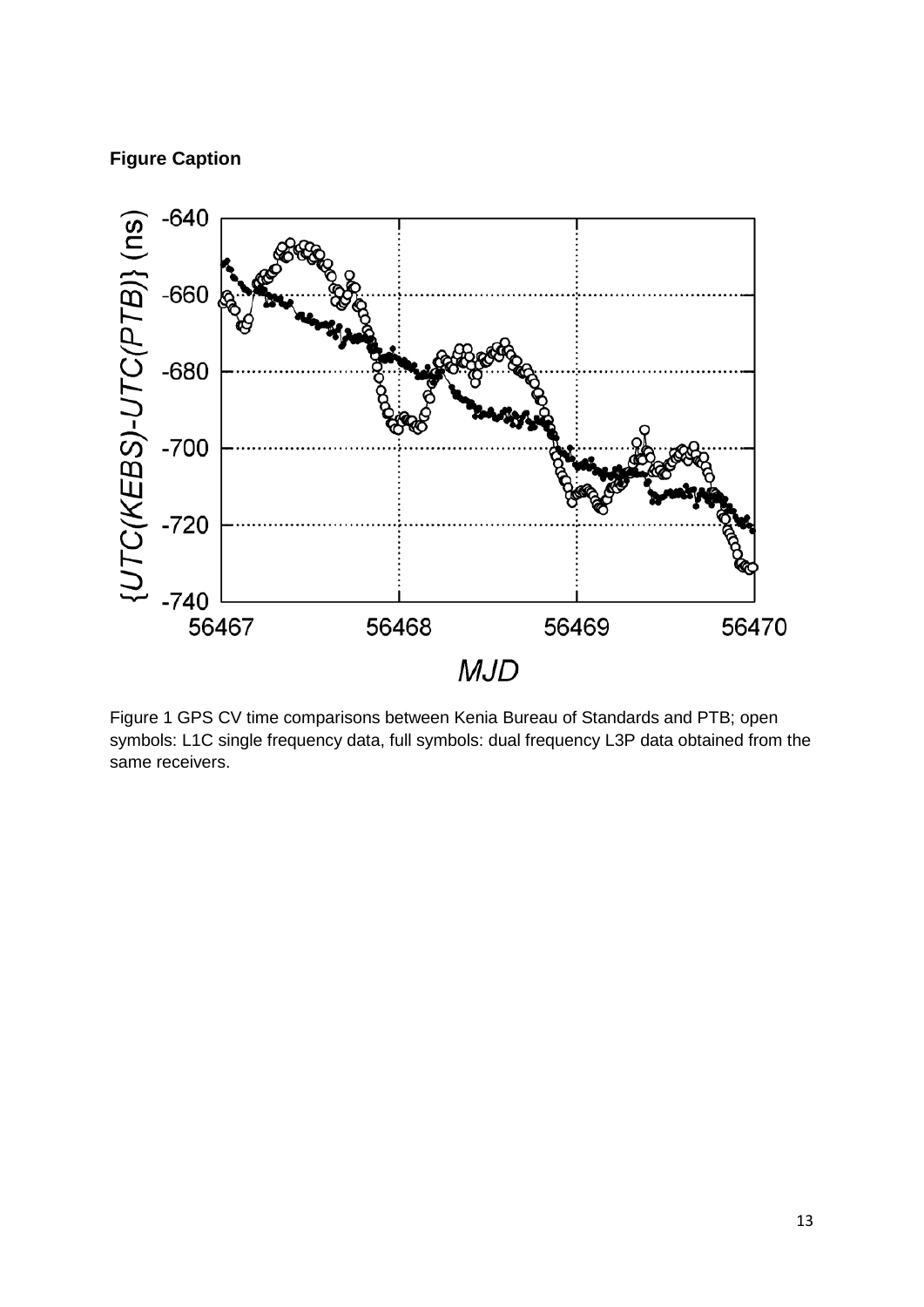

Figure 2 Time comparison UTC(USNO)-UTC(PTB), GPS L3P (grey symbols) and GPS PPP (black symbols) during the months June and July 2014 (16 min averages). Source of data: BIPM ftp server (see text); the small but apparent offset between the two data sets is likely caused by the fact that the USNO data come from two different GPS receivers.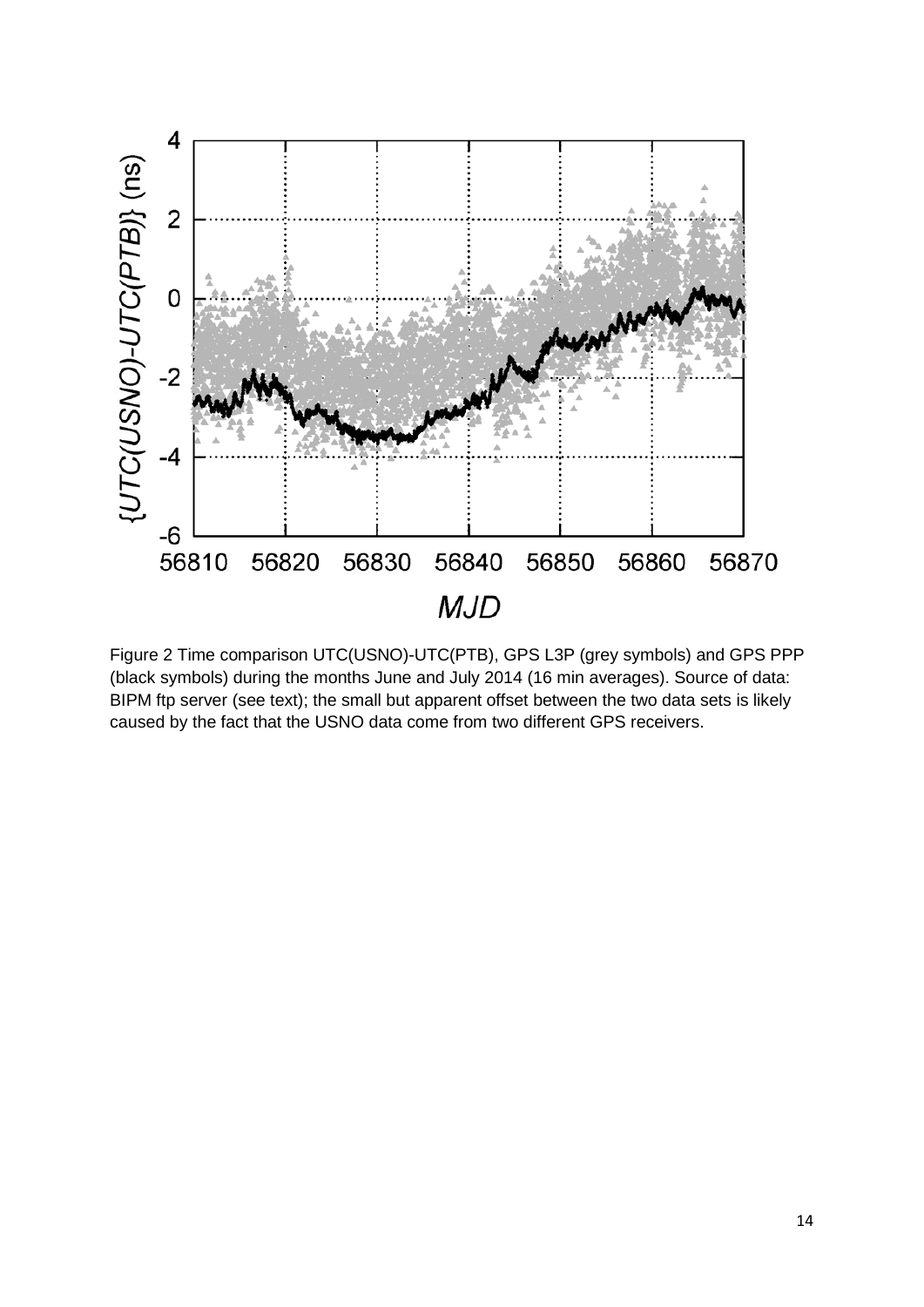

Figure 3 CV time comparison UTC(TP)-UTC(PTB) via GPS (grey symbols) and Galileo (black symbols) during five days in April 2014 (5-min averages), results of individual satellite observations. The daily mean time scale difference was subtracted from the data. TP stands for Tempus Pragensis, UTC(TP) is realized at UFE (Prague). The horizontal axis denotes the elevation of the satellite in common view above Prague.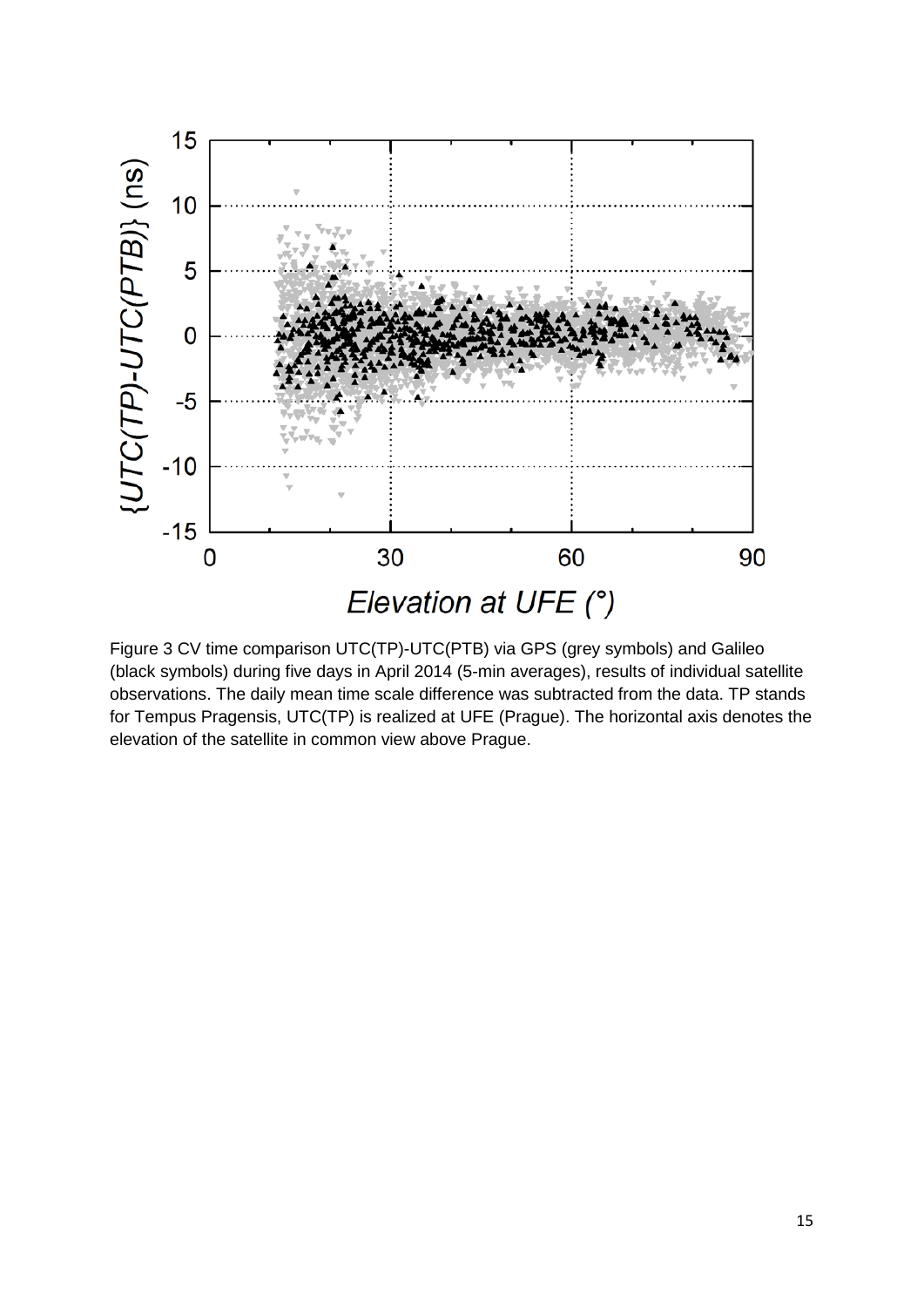

Figure 4 Reception of TWSTFT signals transmitted from SYRTE (Observatoire de Paris) at PTB on 2014-05-08 between 02:19:00 and 02:20:59 UTC (120 points). ∆*T* represents the time difference recorded minus 0.26458 s.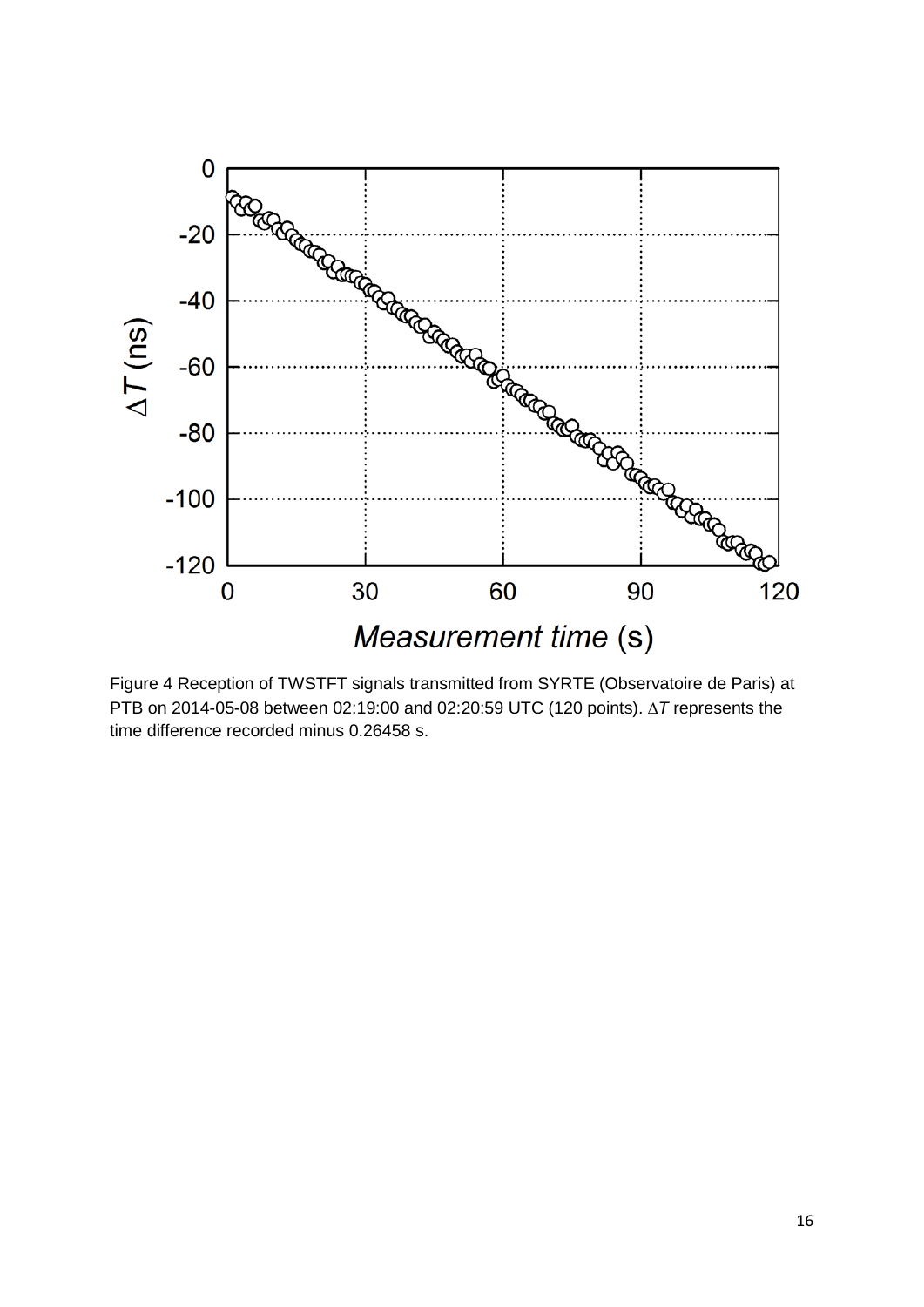

Figure 5 Example for ranging results: Reception of TWSTFT signals transmitted from PTB at PTB on 2014-05-07 and 2014-05-08, 12 points per day; each point represents the mean over the 120 data points collected between *hh*:07:00 and *hh*:08:59. ∆*T* represents the time difference recorded minus 0.2667 s, note the scale is µs, not ns as in Figure 4.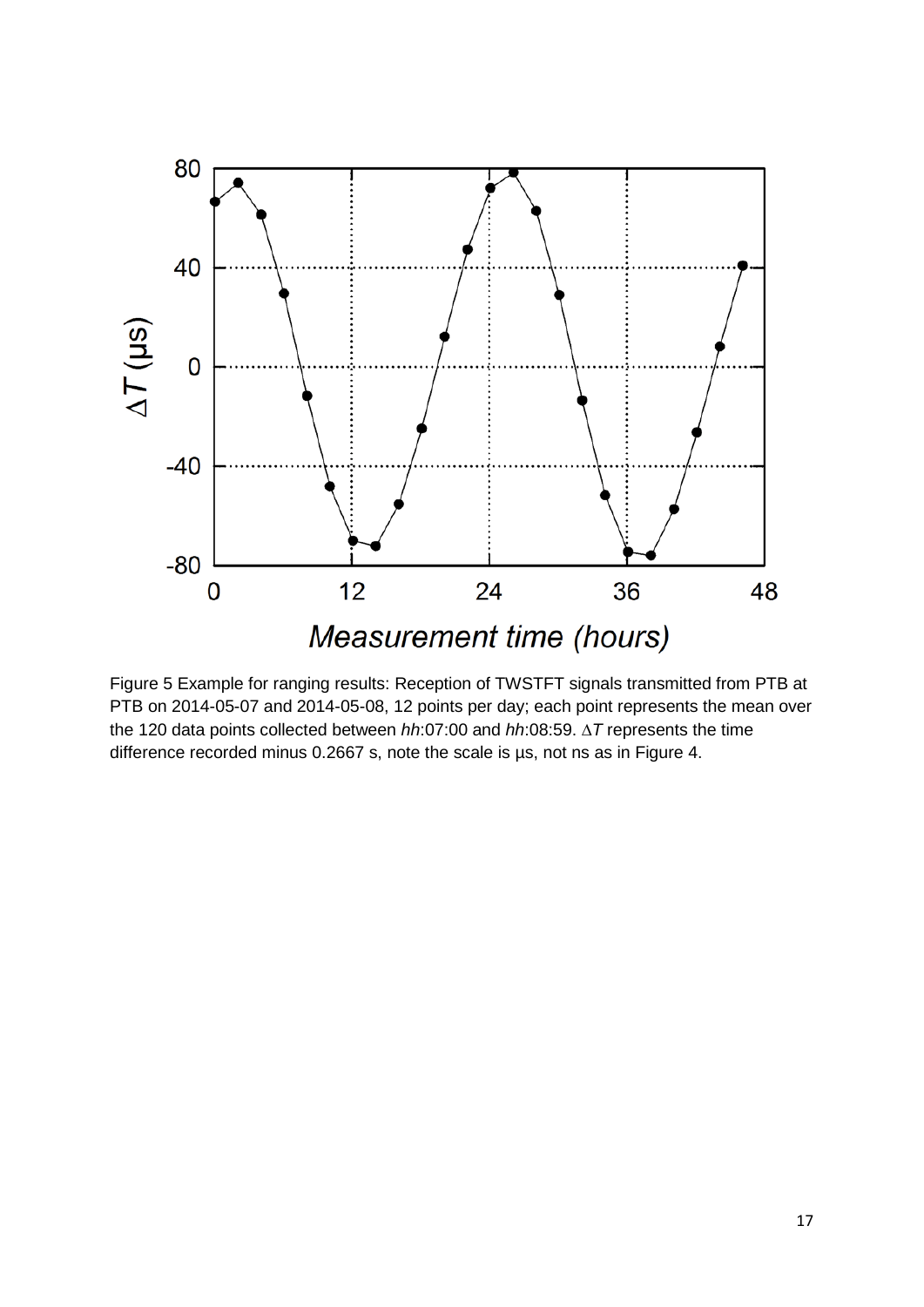

Figure 6 TWSTFT providing *UTC(PTB)-UTC(k)* during twenty days in April 2014, k = IT (INRIM), (symbol ∆), OP (SYRTE) (symbol •), NIST (symbol X) and USNO (symbol +).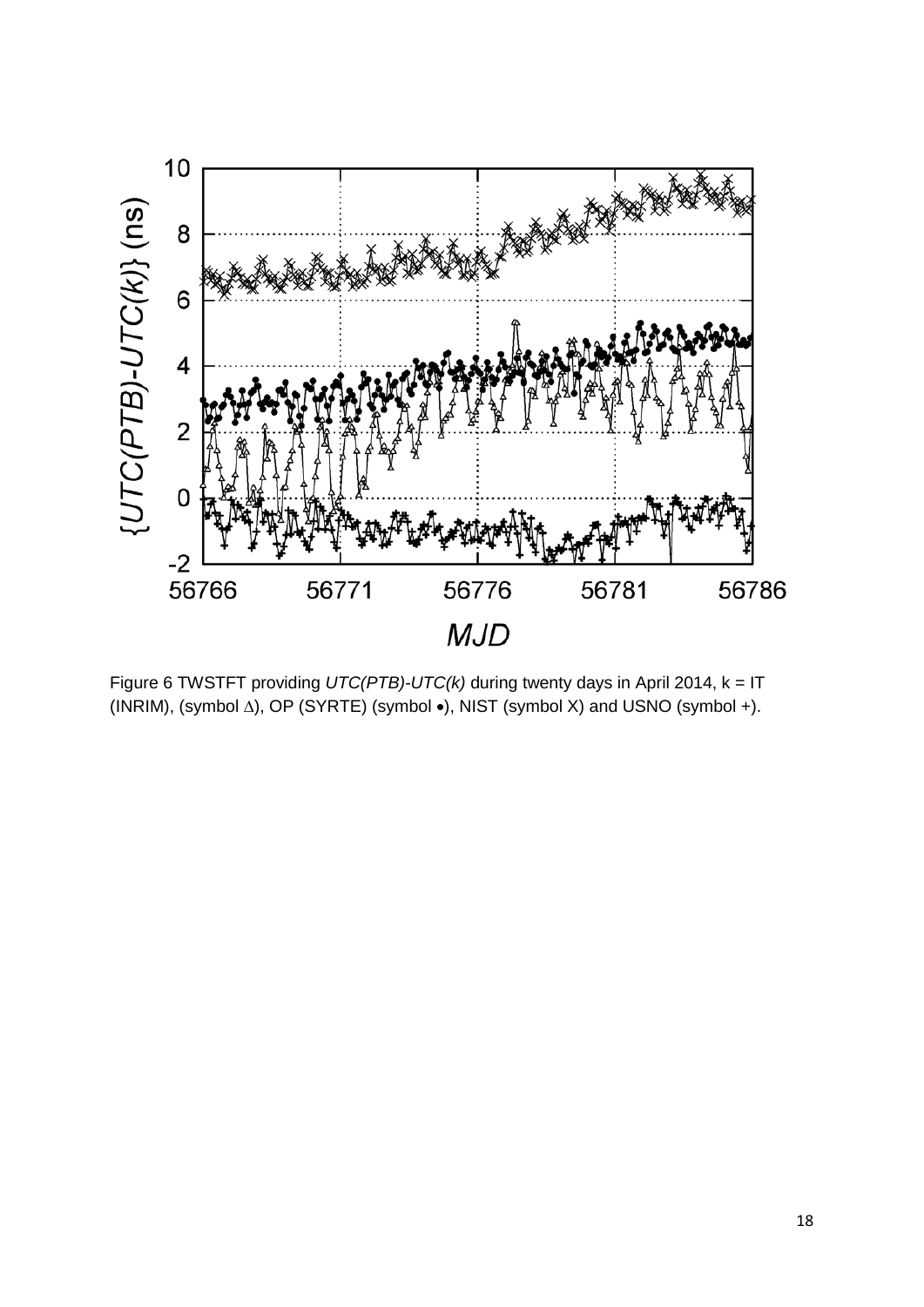

Figure 7 Scatter of 1-s ranging measurement results, σ(∆*T*@1s), recorded at PTB using different PN chip rates: (x) 0.5 MChip/s, (+) 1 MChip/s, (•) 2.5 MChip/s, (O) 5 MChip/s. The use of 2.5 MChip/s was common at the time when the data were taken, but was later given up for cost reasons.